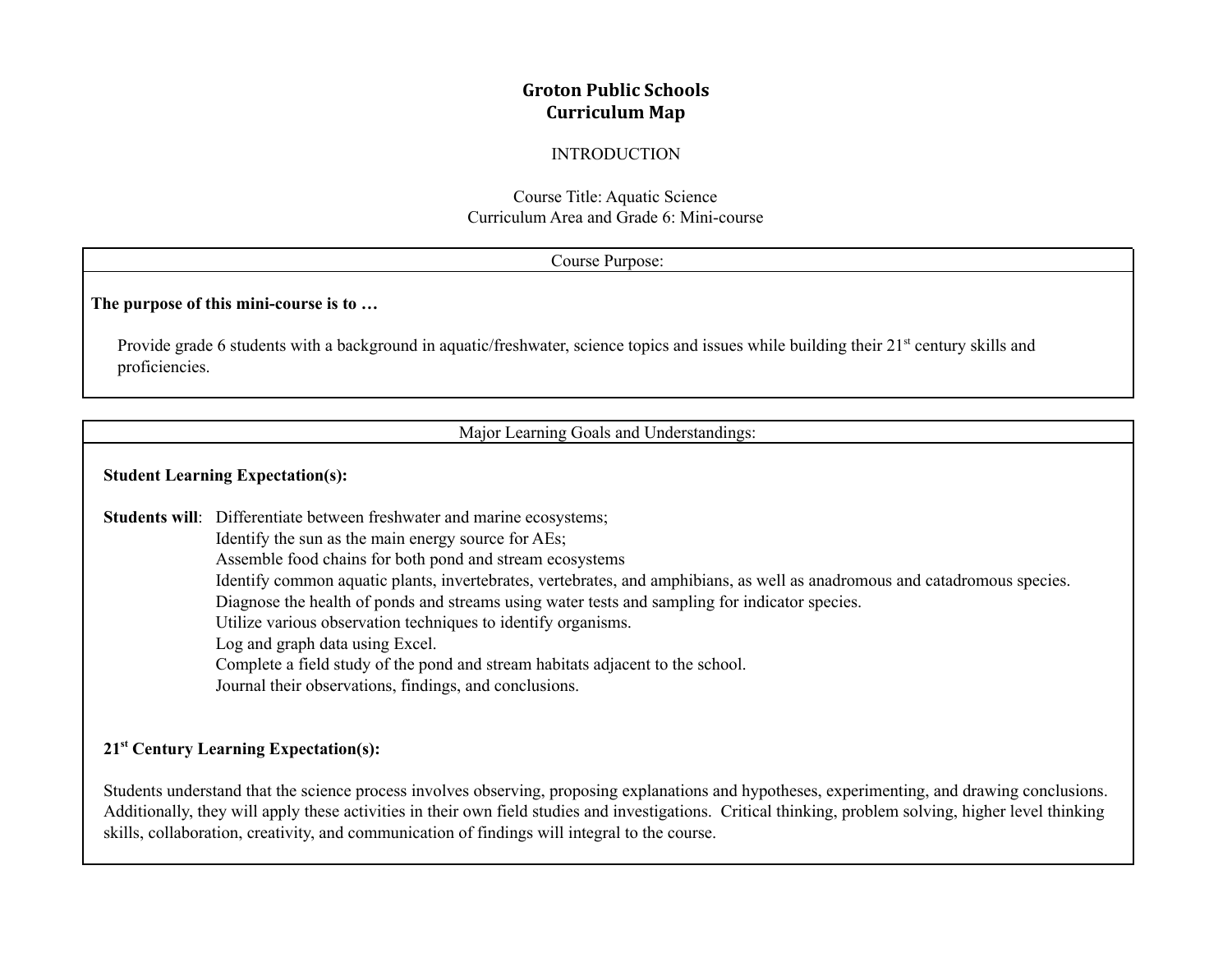| Units                                       |                                             |  |  |  |
|---------------------------------------------|---------------------------------------------|--|--|--|
| Trimester $= 12$ weeks                      |                                             |  |  |  |
| Introduction to Freshwater Ecosystems       | 2. The needs of living things               |  |  |  |
| 3.<br>Energy flow in ecosystems             | Food webs<br>4.                             |  |  |  |
| The nature of water<br>5.                   | The habitats within a water body<br>6.      |  |  |  |
| Observing and collecting methods<br>7.      | Keeping a field journal<br>8.               |  |  |  |
| 9.<br>Water testing methods                 | 10. Observation/collection of plants        |  |  |  |
| 11. Observation/collection of animals       | 12. Observation/collection of invertebrates |  |  |  |
| 13. Observation/collection of human impacts | 14. Production of case survey               |  |  |  |

# **Mappers/Authors: Woodman, Jonathan**

Date Approved: 3/11/2013

| Unit 1        |          |                        |                        |  |  |  |
|---------------|----------|------------------------|------------------------|--|--|--|
| <b>Grade:</b> | Subject: | Course:                | <b>Length of Unit:</b> |  |  |  |
| O             | Science  | <b>Aquatic Science</b> | 12 Weeks               |  |  |  |

| <b>Common Core State Standards</b>                                                                                                                       |
|----------------------------------------------------------------------------------------------------------------------------------------------------------|
| CCSS.ELA-Literacy.RST.6-8.3<br>Follow precisely a multistep procedure when carrying out experiments, taking measurements, or performing technical tasks. |
| CCSS.ELA-Literacy.RST.6-8.9                                                                                                                              |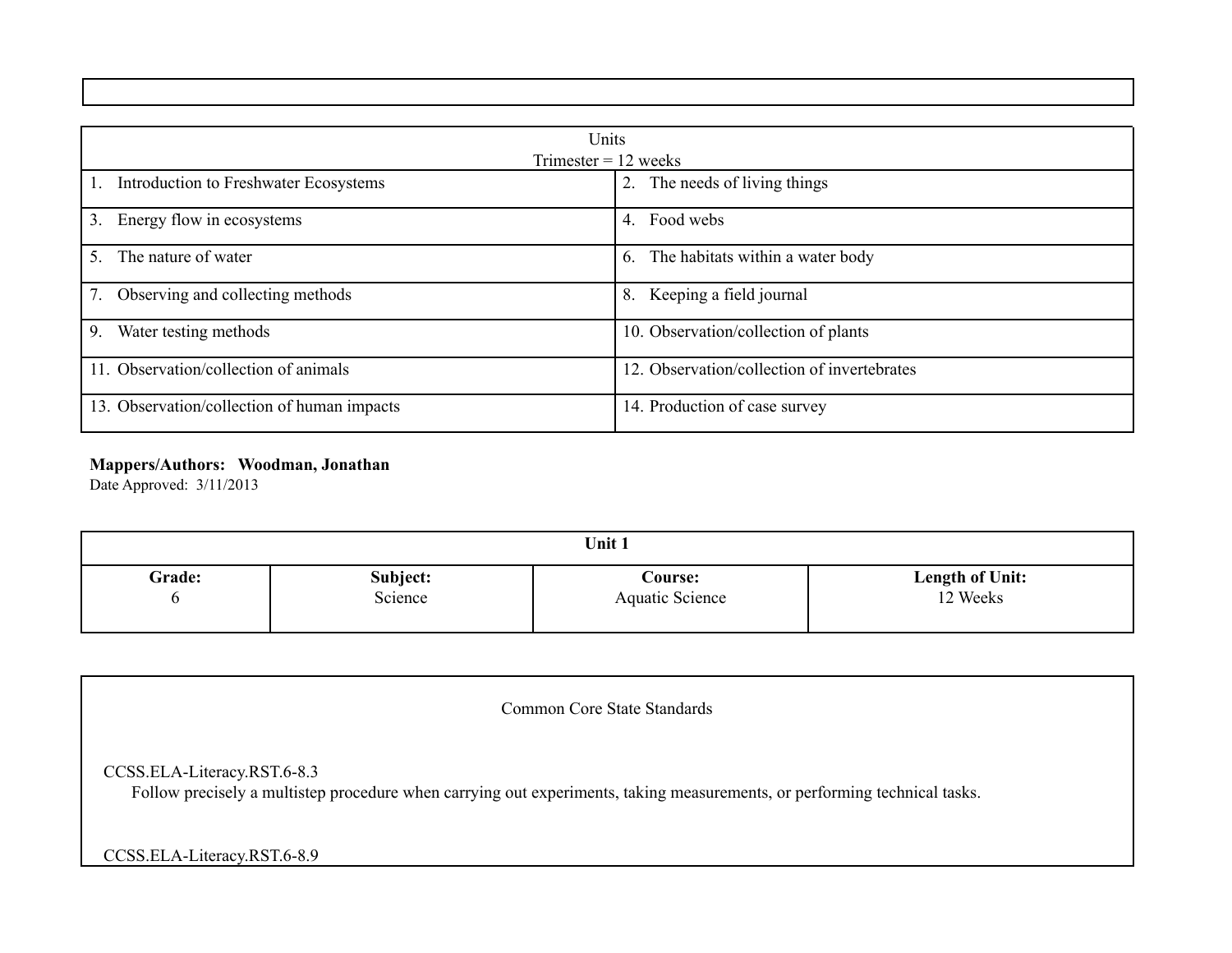| Compare and contrast the information gained from experiments, simulations, video, or multimedia sources with that gained from reading a text<br>on the same topic.                                                                                                                                                                    |  |  |  |  |
|---------------------------------------------------------------------------------------------------------------------------------------------------------------------------------------------------------------------------------------------------------------------------------------------------------------------------------------|--|--|--|--|
| <b>Supporting Standards</b>                                                                                                                                                                                                                                                                                                           |  |  |  |  |
| CCSS.ELA-Literacy.RST.6-8.7<br>Integrate quantitative or technical information expressed in words in a text with a version of that information expressed visually (e.g., in a<br>flowchart, diagram, model, graph, or table).                                                                                                         |  |  |  |  |
| CCSS.ELA-Literacy.RST.6-8.4<br>Determine the meaning of symbols, key terms, and other domain-specific words and phrases as they are used in a specific scientific or technical<br>context relevant to grades 6–8 texts and topics.                                                                                                    |  |  |  |  |
| <b>Connecticut State Standards</b>                                                                                                                                                                                                                                                                                                    |  |  |  |  |
| 6.2 — An ecosystem is composed of all the populations that are living in a certain space and the physical factors with which they interact.                                                                                                                                                                                           |  |  |  |  |
| Ecosystems are complex interactions among living things and the features of the environment they inhabit. The environmental (abiotic) features of<br>an environment determine the living (biotic) things that can survive there. Environmental features include things such as soil, minerals, climate,<br>water, sunlight, and wind. |  |  |  |  |
| Interactions among biotic and abiotic factors support the flow of energy and cycling of materials such as<br>oxygen, carbon dioxide and nitrogen in ecosystems.                                                                                                                                                                       |  |  |  |  |
| Soil is a mixture of materials that includes weathered rocks and decomposed organic material, as well as air and water. Soils vary from place to<br>place. The composition of soils affects how air and water move through the soil, and this influences the varieties of plants that can grow in it.                                 |  |  |  |  |

Water is a mixture of materials that includes dissolved oxygen and minerals as well as suspended sediments and debris.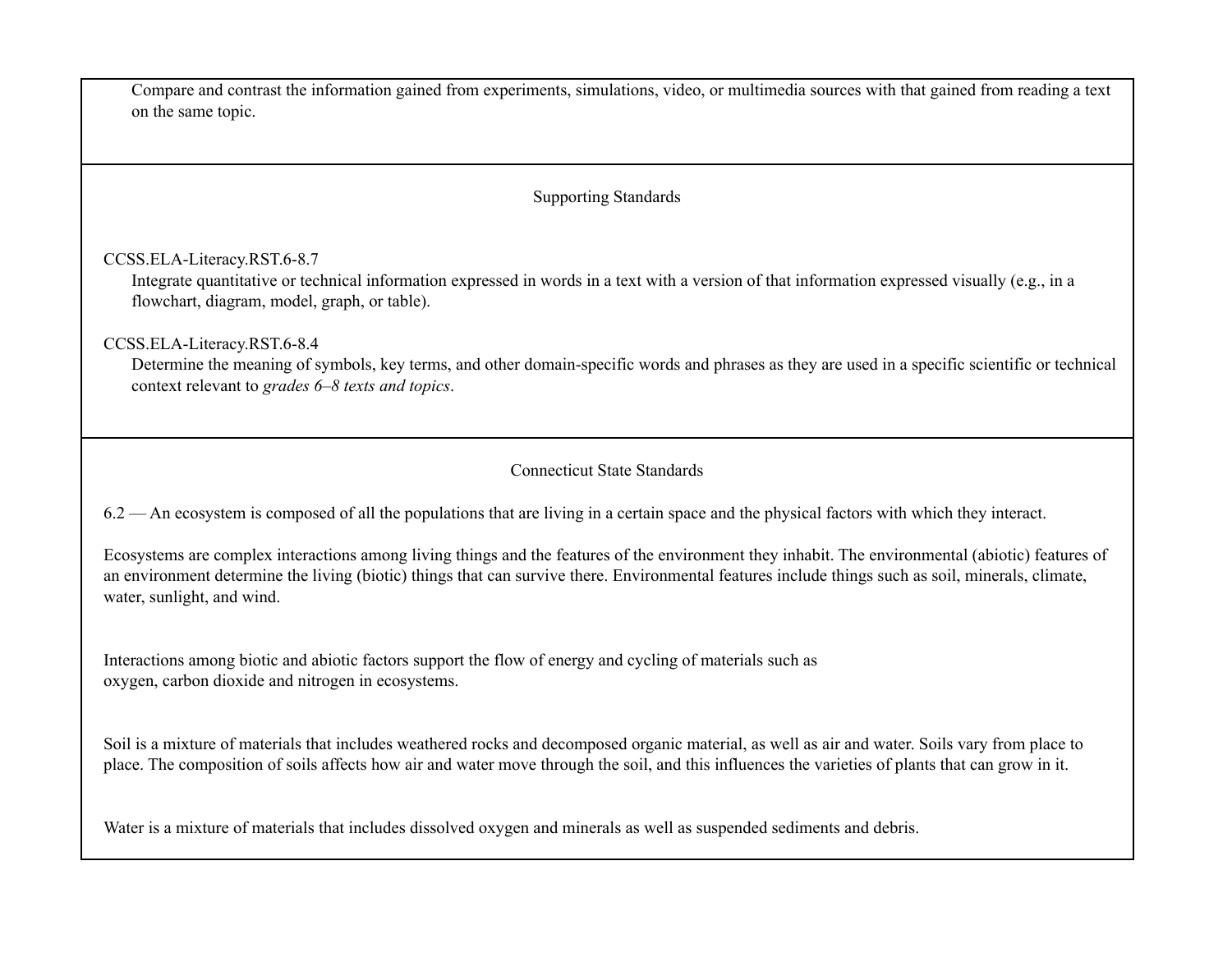The quality and quantity of soil and water in an ecosystem affect the numbers and variety of plants and animals.

Plants and animals within an ecosystem interact in various ways as they compete for limited resources (e.g., food, water, living space). Relationships among organisms can be beneficial or harmful to one or both organisms.

| Key (GLE) Content Knowledge and Concepts/Skills                                                                                                                                                                                                                                                                                                                                                                                                                   | <b>Bloom's Taxonomy Levels</b>                                                                                                                                                                                                                                                                                                                                                                                                                          |                                                                                                                 |
|-------------------------------------------------------------------------------------------------------------------------------------------------------------------------------------------------------------------------------------------------------------------------------------------------------------------------------------------------------------------------------------------------------------------------------------------------------------------|---------------------------------------------------------------------------------------------------------------------------------------------------------------------------------------------------------------------------------------------------------------------------------------------------------------------------------------------------------------------------------------------------------------------------------------------------------|-----------------------------------------------------------------------------------------------------------------|
|                                                                                                                                                                                                                                                                                                                                                                                                                                                                   |                                                                                                                                                                                                                                                                                                                                                                                                                                                         | Creating: Evaluating: Analyzing:<br>Applying: Understanding:<br>Remembering:                                    |
| The students will know:                                                                                                                                                                                                                                                                                                                                                                                                                                           | The students will be able to:                                                                                                                                                                                                                                                                                                                                                                                                                           | <b>Bloom's Taxonomy Levels:</b>                                                                                 |
| The sun is the energy source<br>for ecosystems<br>Aquatic ecosystems are catch<br>basins for human wastes<br>The health of ecosystems can<br>be inferred by the presence of<br>certain indicator species<br>How to perform basic<br>chemical tests to determine<br>levels nutrients and pollutants<br>How to graph data using<br>Excel<br>How to interpret graphical<br>data<br>How to create a field journal,<br>Produce a document<br>describing the health and | Test water and soil conditions<br>Collect indicator species of invertebrates<br>Observe organisms both directly and indirectly using multiple<br>senses<br>Infer the health of ecosystems by the presence of indicator species<br>Analyze quantitative information using Excel<br>Identify human activities as major sources of environmental damage<br>Create a document describing the pond and stream ecosystems as<br>well as their relative health | Create a field journal.<br>$\bullet$<br>Evaluate human impacts on<br>environment.<br>Analyze quantitative data. |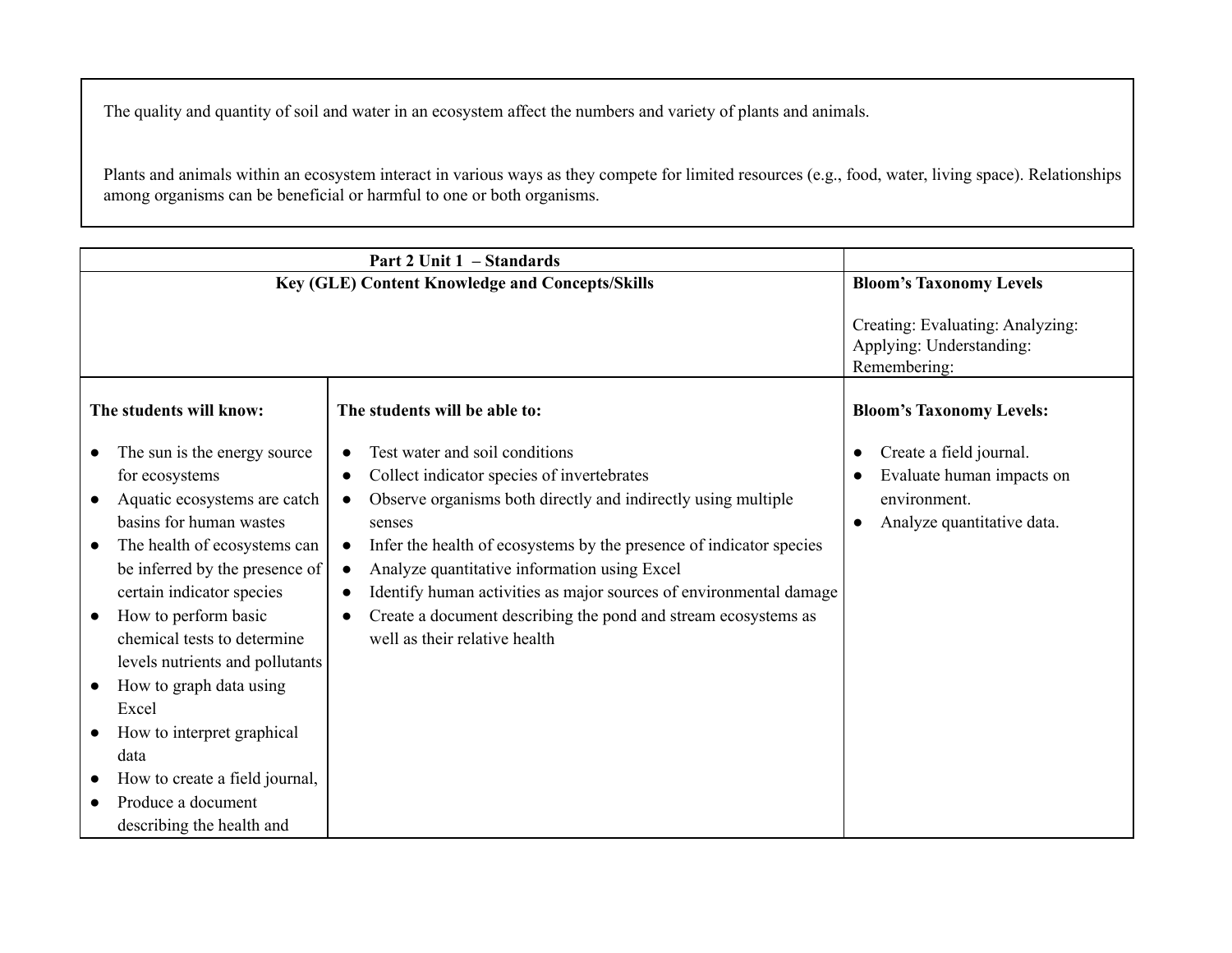| wellbeing of the pond and |  |
|---------------------------|--|
| stream.                   |  |
|                           |  |
|                           |  |
|                           |  |
|                           |  |
|                           |  |

## **Big Idea and Essential Questions**

**● Big Idea:**

Human activities can adversely affect ecosystems and the organisms that live in them.

● **Essential Questions:**

What human activities cause harm to natural ecosystems? How are organisms affected by human activities?

## **Part 3 – Common Unit Assessments**

- Students will keep journals of all field research.
- Students will produce a case study document reporting on the health of local bodies of water.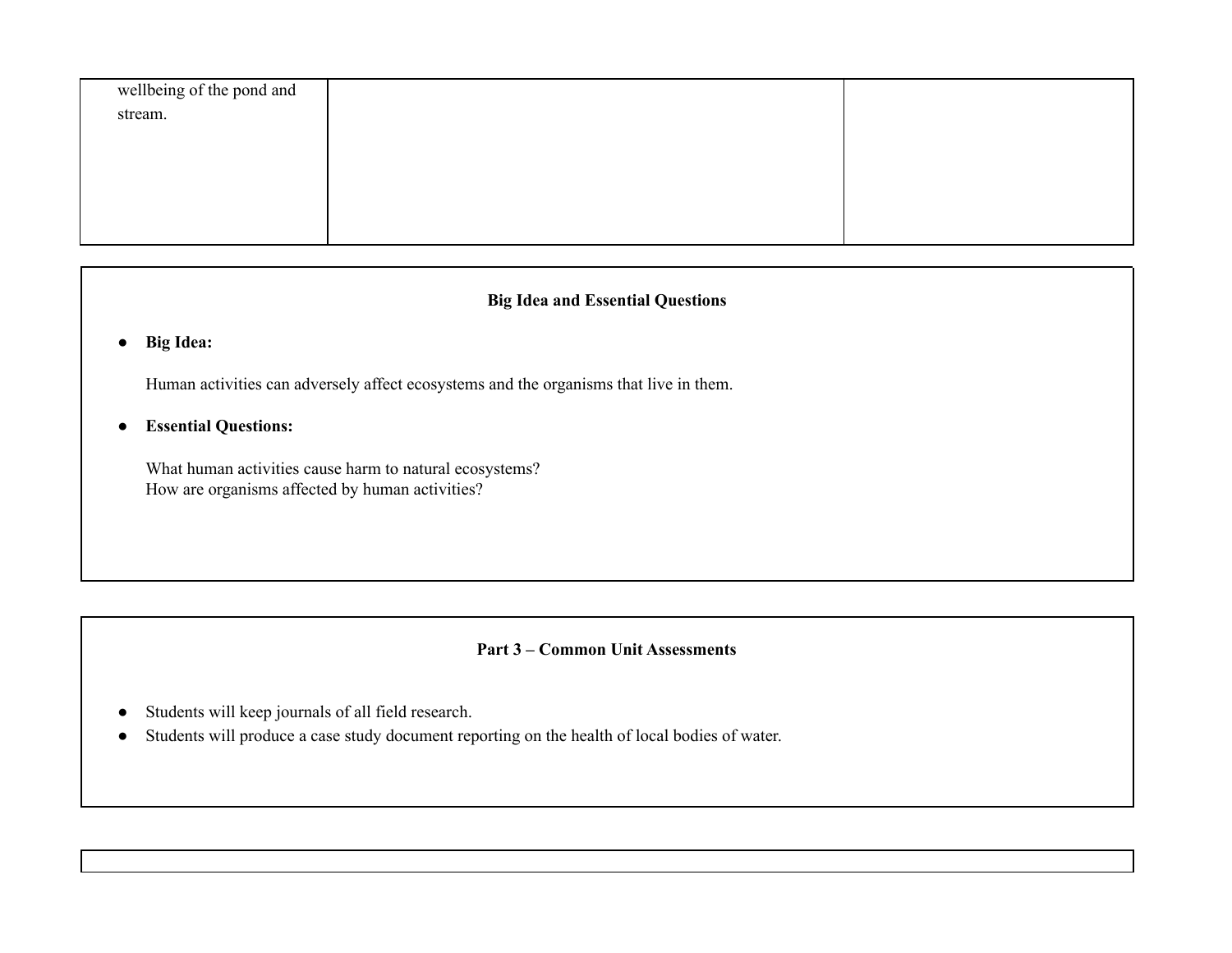# **Part 4 – Common/Assured Learning Experiences**

- Creation of a field journal.
- Production of a case study of the health of the body of water.